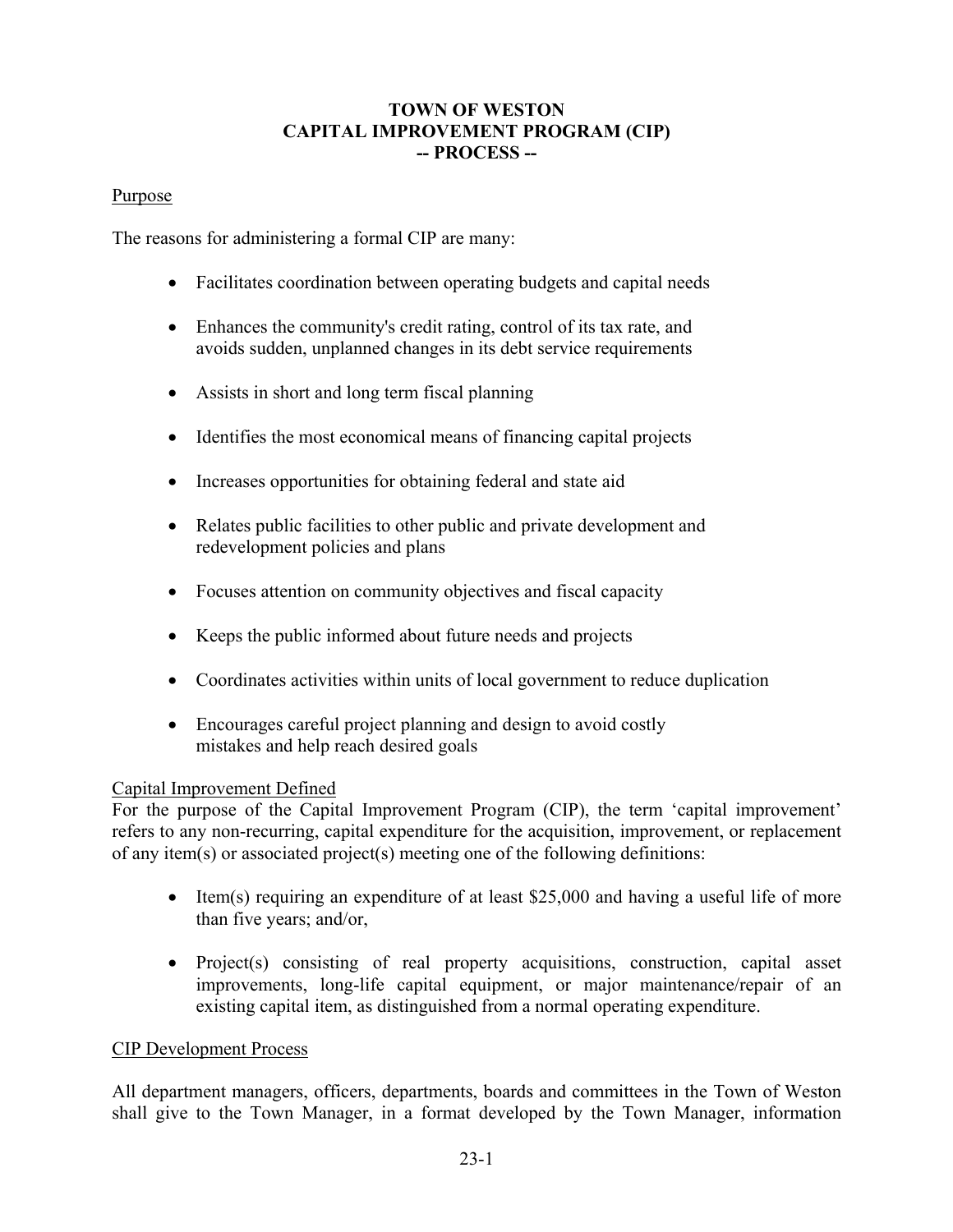concerning all capital improvement plans and capital expenditure requests as part of their annual budget request for the next fiscal year.

The capital requests will include a project title, description, affect on existing programs, affect on other departments, related improvement and acquisition requests, proposed funding sources, and any other aspects of capital planning that are anticipated as necessary over the next five (5) years. Additional details of the anticipated use and life expectancy of planned capital requests beyond this five year period are encouraged to the extent that such information is known.

The Town Manager will consider all such requests and, in doing so, may confer with any Town officer, department or board, or request additional data necessary in order to compile the Town Manager's Recommended Capital Improvement Program (CIP). The CIP will be presented to the Finance Committee and Board of Selectmen for consideration, and ultimately submitted for voter approval at the annual town meeting.

# Evaluating Capital Requests

In evaluating capital requests, they will be categorized according to the following priorities:

- 1. Imminent threat to the health and safety of citizens or property
- 2. Improvement of asset to avoid costly replacement in the future
- 3. Replacement of asset to maintain current operations and service levels
- 4. Requirement of state or federal law or regulation
- 5. Improvement of productivity
- 6. Alleviation of an overburdened situation

The relationship of the capital request to other requests and needs will also be considered in the review and prioritization.

Requests that can be funded from sources that will not impact the operating budget, and also do not necessitate an exclusion or override of Proposition 2 ½ (such as those funded from an enterprise account, grant or similar source) will be considered separately.

Further, capital projects, acquisitions and other capital expenditures from the Community Preservation Act fund shall not be subject to the Capital Improvement Program development process, although the Community Preservation Committee is encouraged to present their projects to the Town Manager to facilitate coordination of efforts, as may be applicable.

## Department-level Responsibilities

For ongoing operational efficiency and the continued success of the Capital Improvement Program (CIP), Town department managers will:

- Project all capital needs and plans for the department and its divisions for the coming five years, being sure to fully cost out future operating and maintenance costs, as well as identifying funding sources and assigning a priority categorization;
- Update the projection each year;